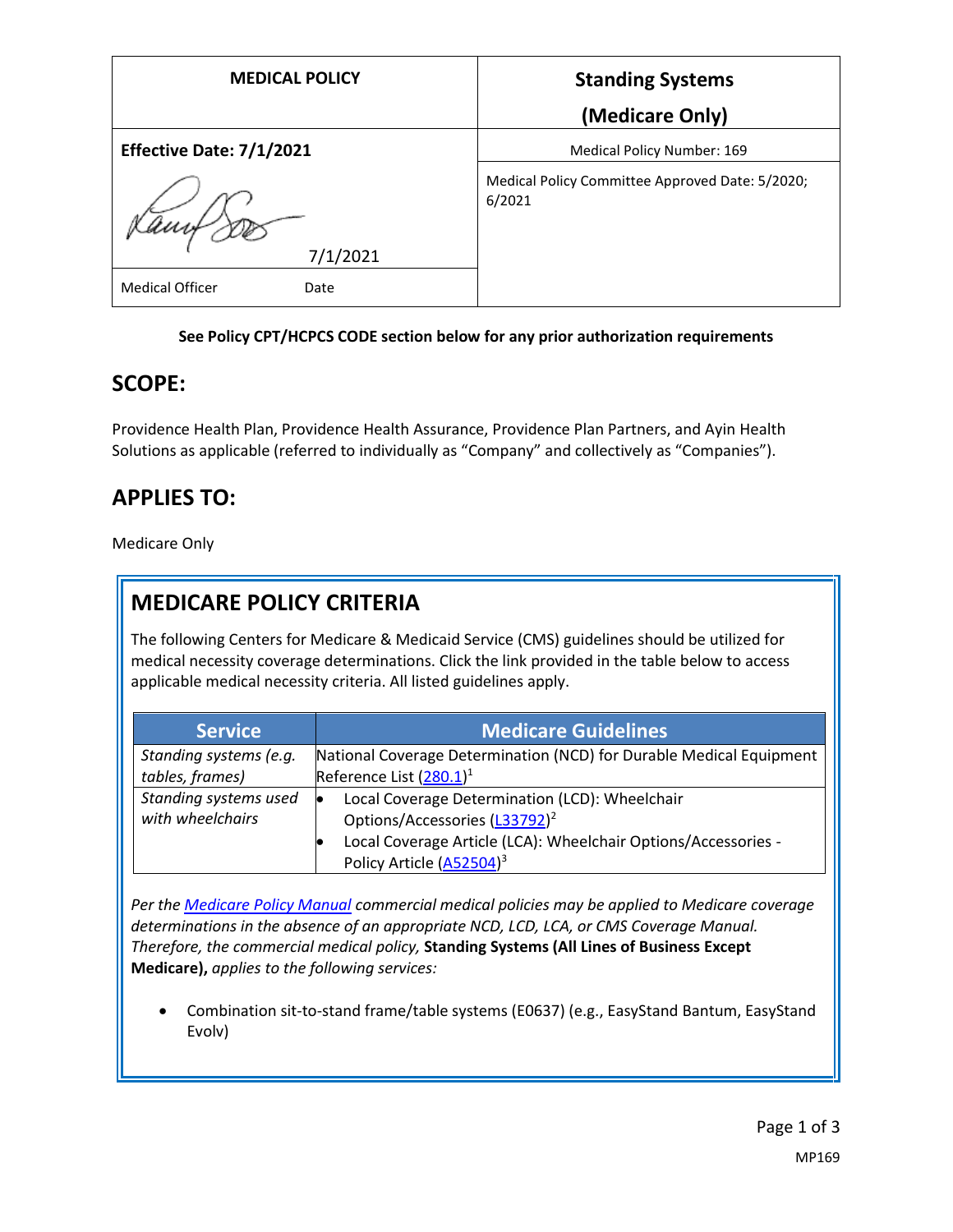### **HCPCS CODES**

| <b>Medicare Only</b> |                                                                                           |
|----------------------|-------------------------------------------------------------------------------------------|
| <b>Not Covered</b>   |                                                                                           |
| E0636                | Multipositional patient support system, with integrated lift, patient accessible controls |
| E0637                | Combination sit to stand frame/table system, any size including pediatric, with seat lift |
|                      | feature, with or without wheels                                                           |
| E0638                | Standing frame/table system, one position (e.g., upright, supine or prone stander), any   |
|                      | size including pediatric, with or without wheels                                          |
| E0641                | Standing frame/table system, multi-position (e.g., three-way stander), any size including |
|                      | pediatric, with or without wheels                                                         |
| E0642                | Standing frame/table system, mobile (dynamic stander), any size including pediatric       |
| E2230                | Manual wheelchair accessory, manual standing system                                       |
| E2301                | Wheelchair accessory, power standing system, any type                                     |

## **INSTRUCTIONS FOR USE**

Company Medical Policies serve as guidance for the administration of plan benefits. Medical policies do not constitute medical advice nor a guarantee of coverage. Company Medical Policies are reviewed annually and are based upon published, peer-reviewed scientific evidence and evidence-based clinical practice guidelines that are available as of the last policy update. The Companies reserve the right to determine the application of Medical Policies and make revisions to Medical Policies at any time. Providers will be given at least 60-days notice of policy changes that are restrictive in nature.

The scope and availability of all plan benefits are determined in accordance with the applicable coverage agreement. Any conflict or variance between the terms of the coverage agreement and Company Medical Policy will be resolved in favor of the coverage agreement.

# **REGULATORY STATUS**

#### Mental Health Parity Statement

Coverage decisions are made on the basis of individualized determinations of medical necessity and the experimental or investigational character of the treatment in the individual case. In cases where medical necessity is not established by policy for specific treatment modalities, evidence not previously considered regarding the efficacy of the modality that is presented shall be given consideration to determine if the policy represents current standards of care.